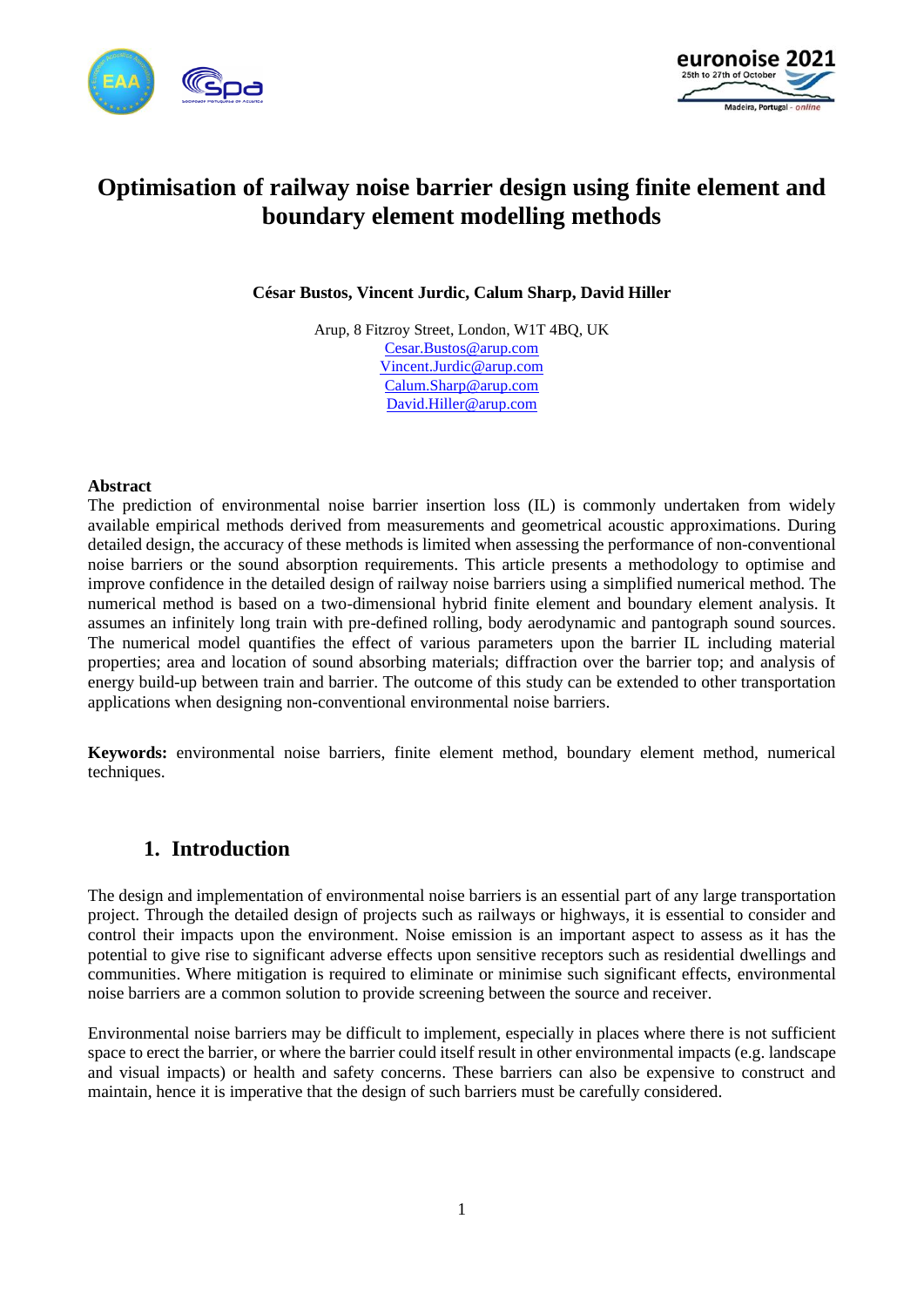

There are several standard and well-established methods to predict the insertion loss  $(IL)^{1}$  of a noise barrier. These methods are generally based upon empirical approximations e.g. geometrical acoustics and complemented with measurements of existing barriers. These standard methods are robust and useful at early stages of a project for a high-level assessment. However, for detailed design stages, the standard methods are limited in accuracy. These standard methods do not easily account for detailed parameters including:

- specific geometry of barriers (e.g. cranked tops, barrier slant);
- characteristics of any sound absorption:
- location of absorption (e.g. on different parts of the barrier to target different sources);
- energy build-up between source and barrier to consider reflections back and forth between the body of the source, the ground and the barrier; or
- diffraction effects over the barrier.

To assess the IL performance of non-conventionnel noise barriers, a mock-up is often built and tested, increasing significantly the design cost.

This article presents a methodology developed to build a hybrid numerical model to predict IL, when the parameters listed above are considered.

The numerical model built in COMSOL Multiphysics© uses a combination of Finite Element Analysis (FEA) and Boundary Element Analysis (BEA) to model the propagation of acoustic energy emitted by a vehicle, from its dominant noise sources. The model accounts for the interaction of the acoustic waves between sources and receptors and allows a calculation of barrier IL at any point in space as a function of sound frequency.

The numerical model allows a quantifiable assessment of different configurations in terms of barrier geometry to minimise noise and visual impact. Moreover, the numerical model enables a study of the benefits that arise from the quantity and location of sound absorbing materials so that these can be optimised. The numerical model helps improve the environmental barrier design which effectively reduces the quantity of materials used, improves its cost effectiveness and reduces maintenance requirements without adversely affecting the IL performance.

# **2. State of the art**

The prediction of noise barrier performance is a widely studied subject and the literature available is extensive. The standard ISO9613.2 [1] describes a method to calculate IL from screening obstacles using the Fresnel number approximation which belongs to geometrical acoustics. The Maekawa [2] and Degout [3] methods are also based upon the same principles with additional corrections to enhance accuracy. The Calculation of Road Traffic Noise (CRTN) [4], developed in the United Kingdom, presents a simple method to predict screening correction based on path difference and on whether the receptor is the shadow zone or the illuminated zone.

The study of the benefit of changing barrier top geometries and implementing absorbing materials in environmental barriers has also been studied before. K. Attenborough [5] presents an extensive list of references and examples used to predict the performance of outdoor noise barriers. Ishizuka and Fujiwara [6] present a summary of a BEM analysis of various barrier tops and conclude that the improvement of the barrier IL in broadband could be around 4-5dB.

A study undertaken by A.L'Espérance, J.Nicolas and G.A.Daigle [7] based on laboratory data found that the improvement of absorbing barriers would range between 3 and 5dB, depending on the location of the barrier and the location of absorption. A similar comparison carried out by P.A.Morgan [8] concluded that the IL of

<sup>&</sup>lt;sup>1</sup> Insertion loss (IL) is defined as the noise reduction provided by a barrier compared to the free field scenario.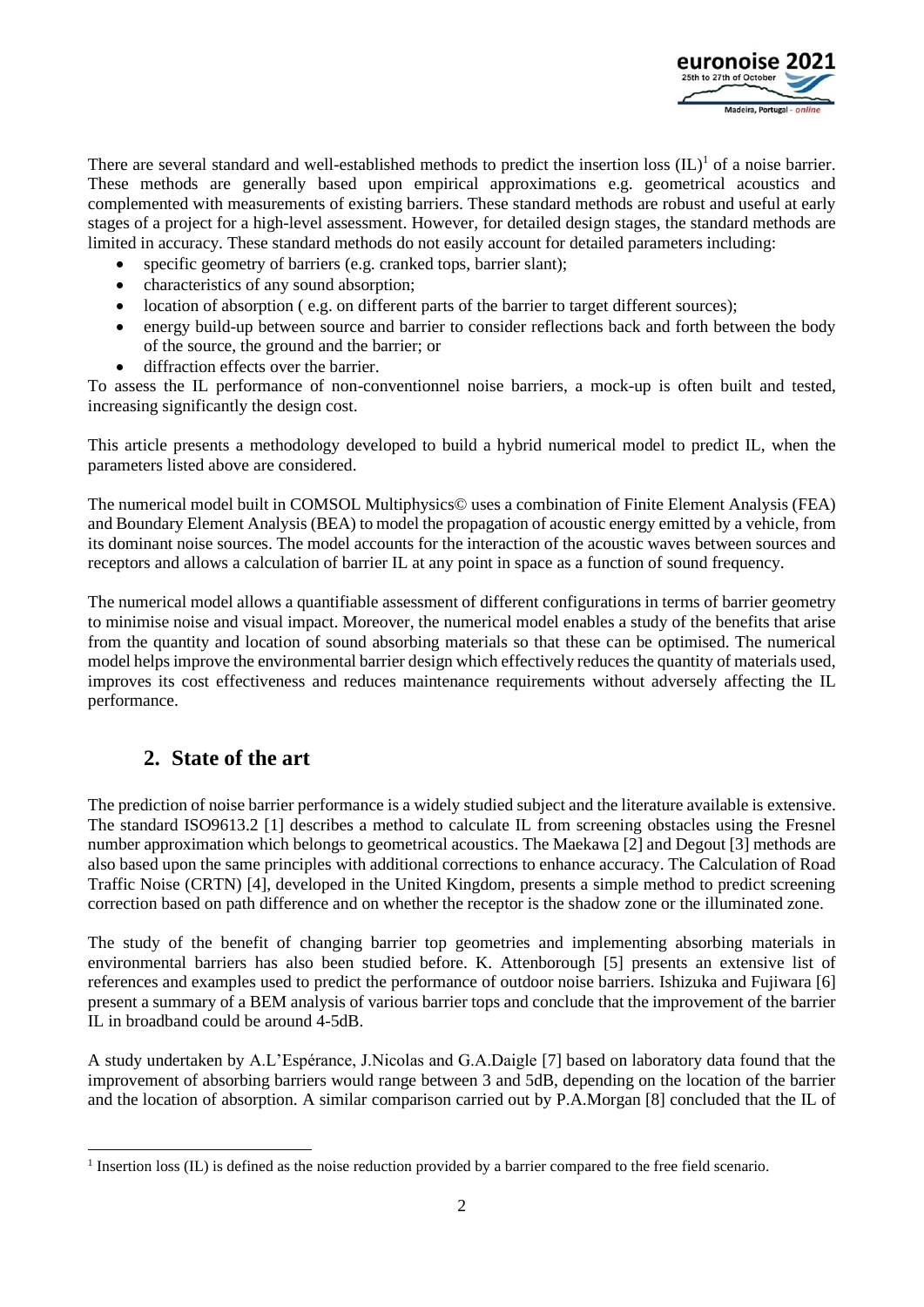

a rigid screen would improve by 6 to 10dB. This article also refers to the Train Noise Prediction Method (TNPM) developed for the Channel Tunnel Rail Link [9].

The studies presented in this section, have been used to benchmark the FEM-BEM model built to assess and optimise the design of railway barriers.

# **3. Modelling**

#### **3.1 Benchmarking of numerical predictions**

The first step was to setup a simple numerical model to compare against some of the most widely used IL standard prediction methods.

The numerical method is a hybrid combination of Finite Element Method (FEM) and Boundary Element Method (BEM). A monopole, as a simple noise source, is modelled within a FEM environment. The propagation of energy however, is more efficiently modelled within a BEM environment as it is necessary to calculate the sound pressure at various locations a distance away from the source. The COMSOL multi-physics coupling between FEM and BEM allowed the model to work efficiently and hence the reason the model is called a hybrid FEM-BEM.

When comparing different methods to each other, it is important to have a clear understanding of their assumptions and boundary conditions. To ensure the comparison was like-to-like, the FEM-BEM model emulates the standard methods by recreating the same source-receiver geometry (to have the same path difference) and by solving a simple monopole in the air with no complex impedance-ground interaction. This is done by creating a 'cliff' configuration (or can be thought of as an infinitely vertically long barrier) as shown in Figure 1a.



Figure 1 (a) Simple model built in FEM-BEM to allow comparison to standard methods and (b) results as function of frequency

The FEM-BEM model is solved for single frequencies and predicts a narrowband IL (continuous black lines in Figure 1b). The model was solved for 10 logarithmically equally spaced frequencies per octave band. The narrowband IL predictions were then converted to obtain an octave band IL spectrum (black bars in Figure 1b). This octave band spectrum is compared against the standard methods in Figure 1b, which shows that the results are in good agreement and gives confidence in the numerical model.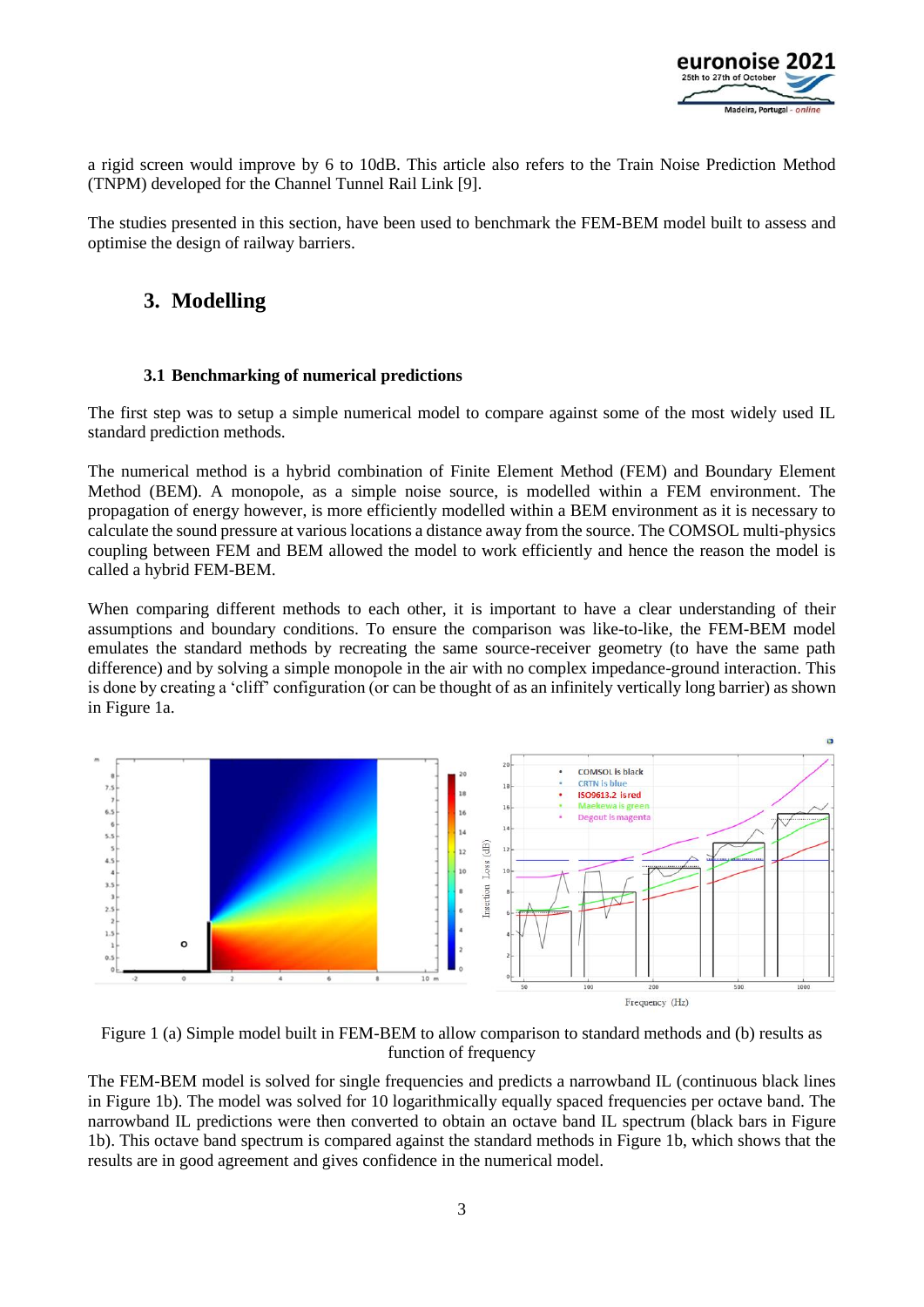

A mesh analysis was also undertaken to ensure there was a sufficient number of degrees of freedom without deviation in the results.

#### **3.2 Railway model assumptions**

Undertaking a detailed numerical prediction of a railway's infrastructure would result in significant computing cost due to its complexities (e.g. geometry, frequency range, moving sources, incoherent sources). The main aim of the model is to assess the relative performance of various barrier configurations rather than predicting accurately the overall noise level at nearby receivers. To maintain the robustness and flexibility (and computing time efficiency) of the model, the following assumptions have been made,

- The computation domain is reduced to a two-dimensional model (infinitely long geometry in the zaxis).
- The geometry of the train and rail corridor is simplified (refer to section 3.3). The train body is included to consider wave reflection effects but the train itself remains static:
	- o The aerodynamic effects due to the air movement within the rail corridor are ignored;
	- o The noise sources are pre-defined at specific locations of the train section (see section 3.4).
- The airborne transmission through the barrier itself or the structure-borne noise generated by the barrier vibration are assumed to be negligible.
- As described in section 3.1, the ground between barrier and receiver side is not modelled ("cliff" model approach).
- Hard boundary conditions (i.e. fully acoustic reflective) have been set on all surfaces except on the internal side of the barrier. For this boundary, different impedance conditions have been set to consider sound absorbing materials (see section 3.5).

#### **3.3 Railway geometry**

To limit the computational time of the model, the geometries of both the rail corridor and train body have been simplified. The rail corridor is assumed to be a flat slab with the rail slightly elevated. Details such as drainage trench and overhead catenary have been removed. The simplified cross-section is shown in [Figure 2.](#page-3-0) Torsion beams are often required to ensure the stability and resilience of the barrier. The modelled barrier includes the torsion beam which presents a reflective surface close to the rolling noise source.



| <b>Source</b>          | <b>Location</b><br>relative to<br>TOR <sup>2</sup><br>(Xm,Ym) | Amplitude relative to<br>rolling noise at<br>320km/h (dB) |
|------------------------|---------------------------------------------------------------|-----------------------------------------------------------|
| Rolling noise          | (0.8.0)                                                       |                                                           |
| Body Aerodynamic noise | (1.2, 0.5)                                                    | $+18$                                                     |
| Pantograph noise       | 0.5                                                           | $-16.2$                                                   |

<span id="page-3-0"></span>

<sup>2</sup> TOR stands for Top Of Rail (TOR)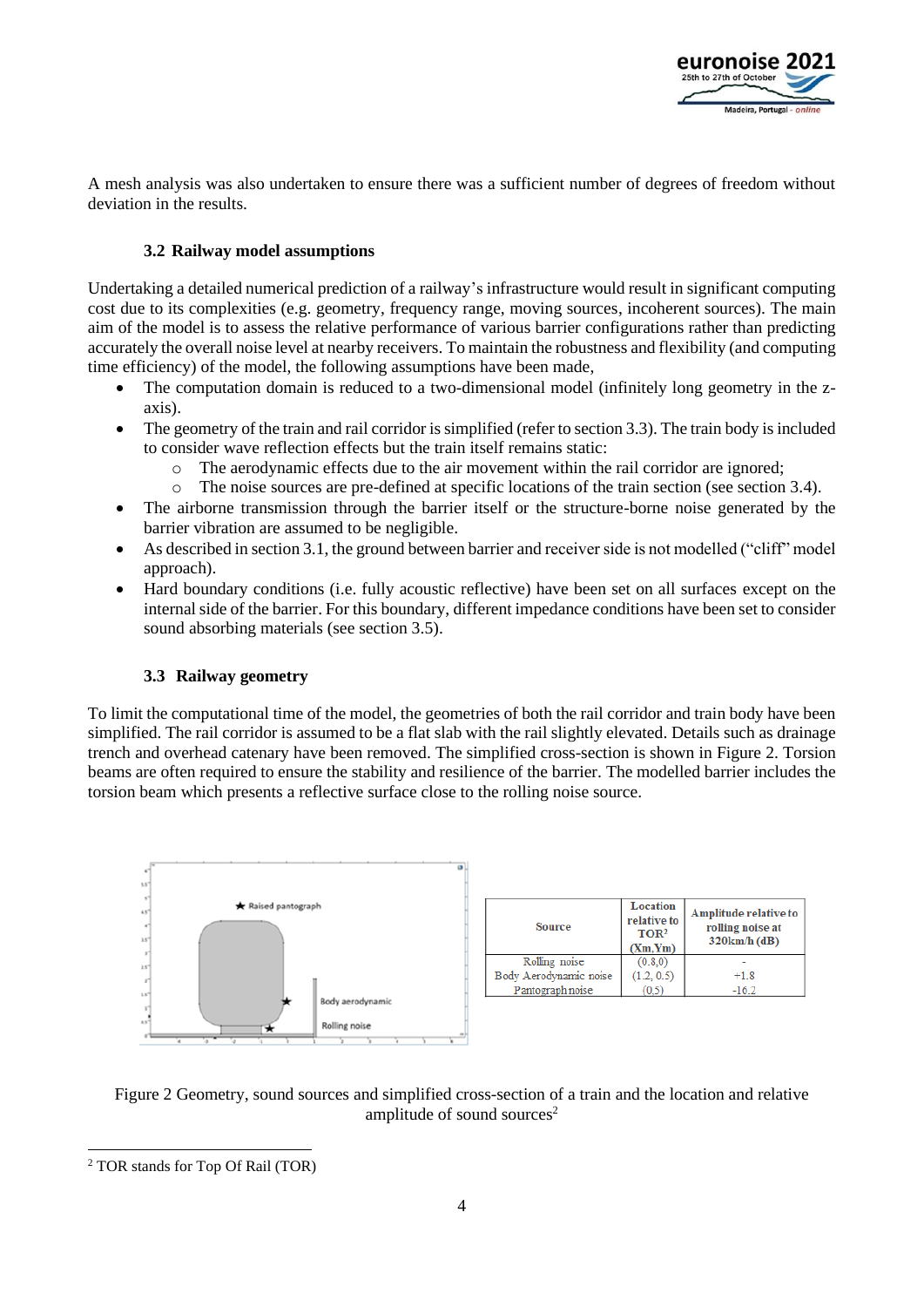

#### **3.4 Source definition**

Noise sources of a train pass-by are generally categorised into 5 different sources (e.g. Marshal et al [10]):

- Rolling noise: generated by the wheel and rail interaction;
- Body aerodynamic noise: generated by airflow interacting with the discontinuities of the lower region of the train body;
- Engine noise: generated by the propulsion and ancillary systems;
- Raised pantograph noise: generated from airflow around the pantograph used in overhead power lines;
- Pantograph well noise: generated by the upper part of the train where the recessed pantograph lays.

This paper presents the results predicted for a typical high-speed train traveling at 320km/h. At this speed the engine noise contribution compared to the other noise sources is assumed to be negligible. The engine noise sources are therefore not included in the model to improve computation time. Similarly, because a 2D model is proposed, the pantograph well source has also not been included to avoid a super-position of the raised and recessed pantograph sources.

The location and relative contribution of the three remaining noise sources has been defined as presented in [Figure 2](#page-3-0) and described in [10].

The sources are modelled independent from each other so that the energy addition is done incoherently with no dependency on wave phase.

The rolling and aerodynamic noise sources are modelled as simple monopoles. The pantograph noise sources have been modelled as two monopoles, vertically distributed to provide a dipole-like directivity pattern. Only the directivity of the pantograph has been considered since this is the only source located above the barrier top and its contribution might become dominant at nearby receivers after the noise barrier is introduced.

The two pantograph monopoles have been calibrated to ensure the resultant directivity is in good agreement with the directivity measured by Jaume et al [11] as shown in [Figure 3.](#page-4-0)



<span id="page-4-0"></span>Figure 3 Pantograph directivity at 320km/h - green solid line shows the measured directivity and red solid lines shows predicted directivity

For each source, a typical spectrum has been set based on available published data and Arup's extensive measurement database.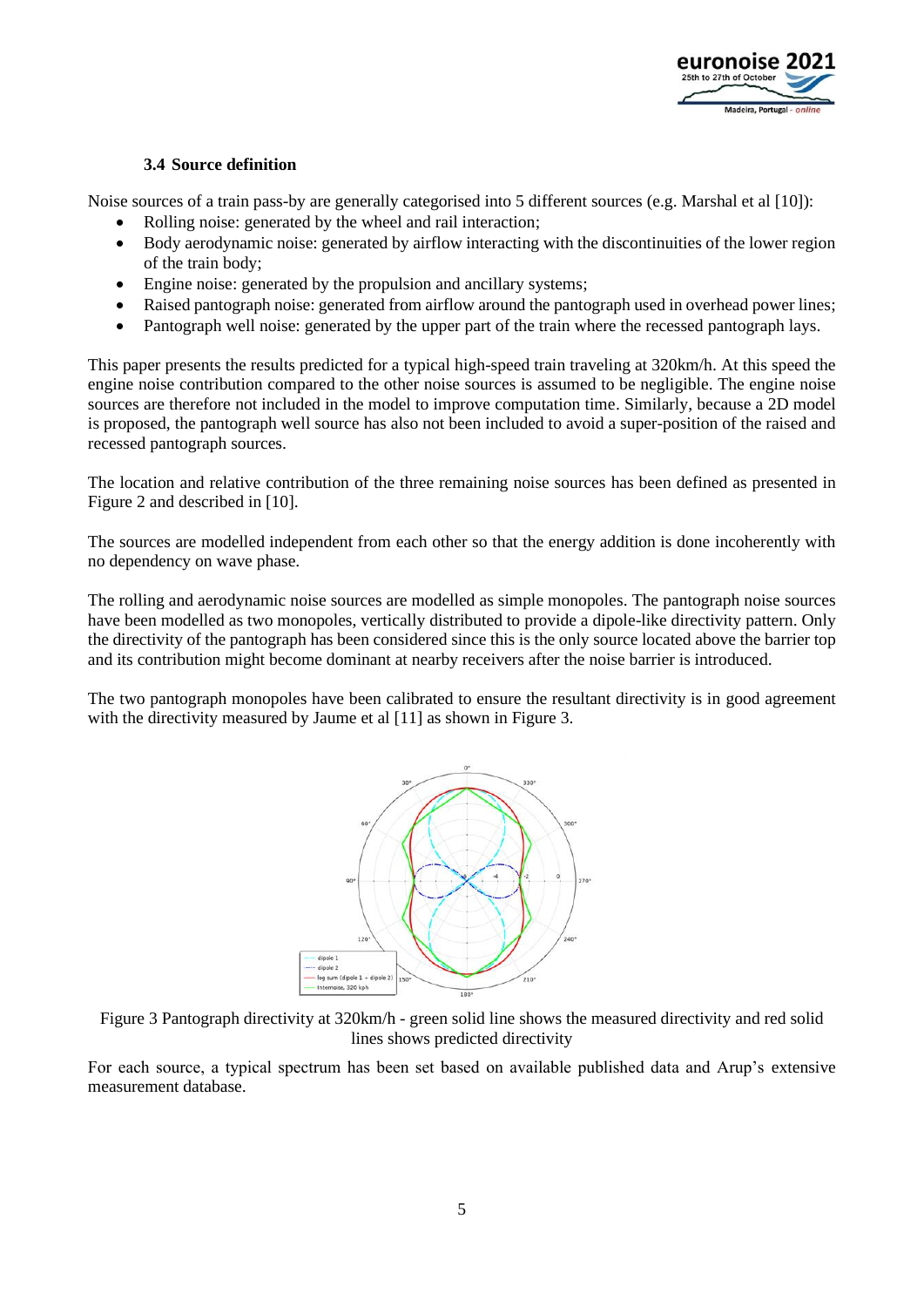

#### **3.5 Absorption model**

The reflective surface of the train body will play an important role in the energy build-up between source and barrier, which will impact the noise diffraction over the barrier and propagation to receptors. The energy buildup between source and barrier also will influence where it is best to place absorption.

For the body of the train and the barrier, the boundary conditions are set as a sound hard boundary where all energy is perfectly reflected. Having a sound hard boundary in a FEM-BEM model will create 'perfect reflections' which consequently will generate pronounced constructive and destructive interference at some point in space. This comb filter effect, which does take place in practice to some extent, may make the IL prediction vary significantly between adjacent frequencies. It is not possible to easily eliminate this effect in the FEM-BEM model unless a complex expression for impedance is developed. This however, will increase the calculation time and was therefore not considered in this study.

There are numerous ways in which the boundary condition of the absorptive barrier could be defined. The most common ones are assuming a porous layer; a 'characteristic specific impedance'; and an impedance condition dependent on absorption coefficient. The porous layer boundary condition sets the barrier as a poroacoustic model which is defined from material properties such as flow resistivity or porosity. The wellknown Delany-Bazley [12] approach (with the Miki [13] modification) could be implemented to solve the differential equations at the boundary. The definition of absorption based upon the 'characteristic specific impedance' allows the boundary to be defined as a complex impedance function – several methods are presented in Cox and d'Antonio [14]).

However, the most common way to define and quantify an absorptive material is to use the absorption coefficient α. This approach assumes incoming plane waves, which may not be ideal for the noise sources that represent a train, but there is more availability and certainty on absorption coefficients than the other material properties such as flow resistivity or porosity.

For the FEM-BEM model the boundary condition of the absorptive barrier is defined is defined as:

$$
Zi = p_c c_c \frac{1+R}{1-R}
$$
(1)  

$$
R = e^{i\theta} \sqrt{1-a_n}
$$
(2)

Where  $p_c$  and  $c_c$  are the density of air and the speed of sound respectively. Theta  $\theta$  is the acoustic wave phase which is assumed to be zero for simplicity as waves are assumed to be incoming plane waves. Alpha  $\alpha$  is the absorption coefficient which is a function of frequency and can normally be provided by manufacturers.

#### **3.6 Model output**

The performance of a noise barrier is quantified through its IL value. This value is obtained by subtracting the overall predicted sound pressure levels at a receiver point with and without the barrier. The sound pressure level of each source is derived from the narrowband numerical results by converting them first into broadband spectra and by applying the A-weighting filter. The overall sound pressure levels are obtained by summing the derived A-weighted sound pressure levels of the three sources.

Insertion loss of a noise barrier is also associated with a path difference value between the source and receiver, such as:

$$
\delta = a + b - c \tag{3}
$$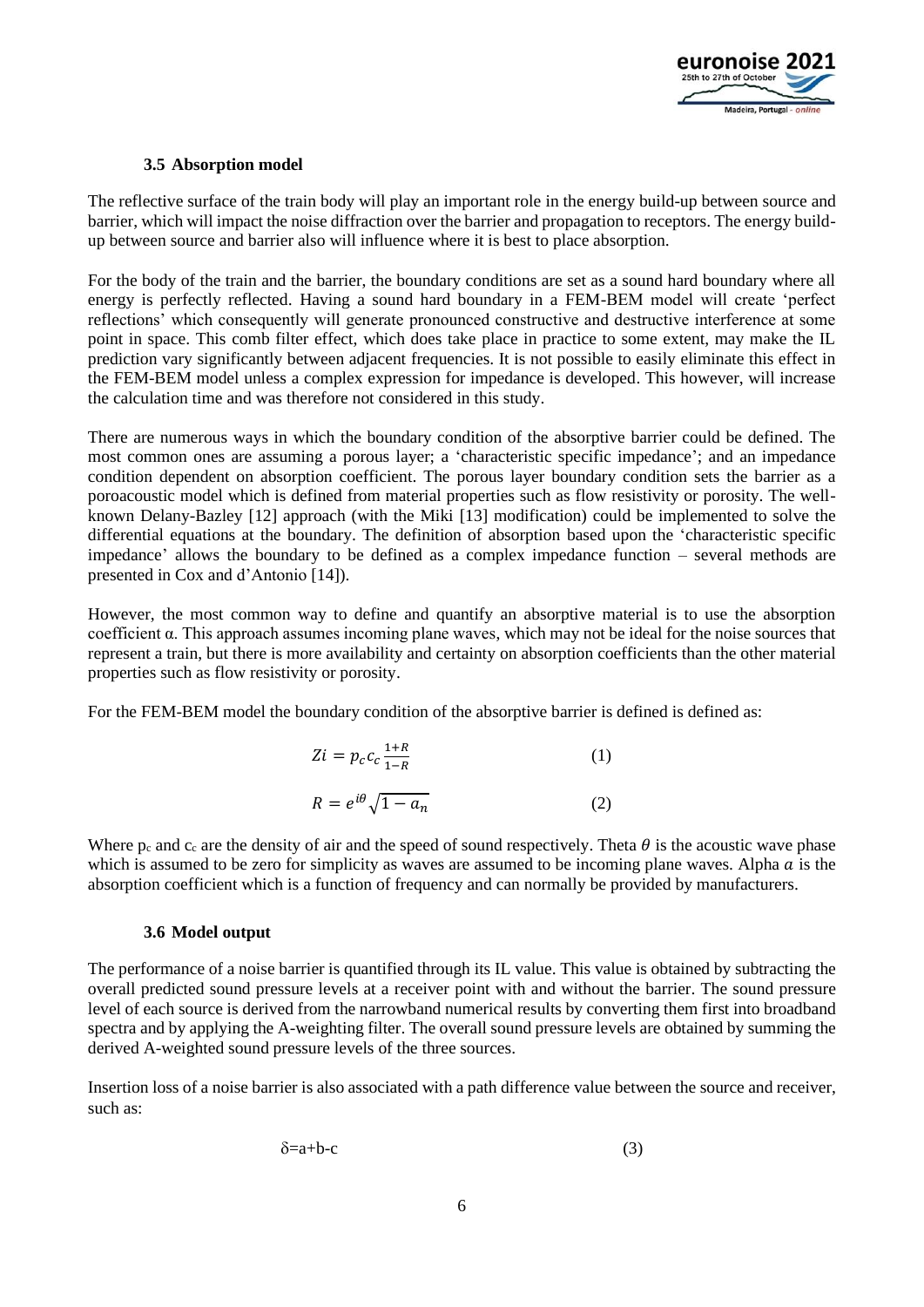

Where  $\delta$  is the path difference, a is the distance between source and top of the barrier, b is the distance between the top of the barrier and receiver, and c is the distance between the source and receptor.

The numerical model assumed three sources located at different positions along the train cross-section: for the same receiver location, different path differences can be associated with each source. However, when comparing with IL measurements, a single path difference is defined for a train passage by assuming a source located at 0.5m above the rail as done for the TNPM [9].

### **4. Results**

#### **4.1 TNPM curve**

Standard methods do not easily quantify the effect of the train body as they are generally based on a single ray analysis. For the validation of the body train, the model result was compared to an empirical method based on site measurements of various barriers. The empirical method extrapolates the site IL measurements to allow a prediction of IL as a function of path difference for an average train. The empirical method also considers whether the barrier is reflective or absorptive.

[Figure 4](#page-7-0) below, shows that the results of the FEM-BEM model are comparable to that of the empirical method [9]. The results are not expected to be identical, as the empirical method measured various train and barriers, different to the modelled geometry in the FEM-BEM model.

Since the prediction of a barrier IL is dependent upon the location the source, barrier and receiver, a more efficient way to use the FEM-BEM model is to predict IL to a grid and then extrapolate the results to find a trend curve which defines IL as function of path difference. The FEM-BEM model is therefore solved for a grid on the receptor side as shown in [Figure 6.](#page-7-1) The grid ranges from 0m to 8m on the x-axis and from 0m to 10m in the y-axis and contains 100x100 points.

The results presented in [Figure 4](#page-7-0) show that the boundary condition defined from the absorption coefficient gives comparable results to the empirical method [9]. Upon close inspection of [Figure 5](#page-7-2) and [Figure 6,](#page-7-1) it can be seen that absorption reduces the sound pressure level within the rail corridor (between train and barrier) and it consequently increases the IL on the receptor side.

#### **4.1 Results at receiver**

The FEM-BEM model was used by the design team to undertake a relatively large number of iterations and parametric studies to quantify and inform the best barrier geometry and the most efficient location for absorption.

For the train and barrier geometry assessed in this study, it was found that the height of the barrier relative to the height of the reflecting train body is an important parameter to consider when developing barrier design – regardless of the position of the actual noise sources. This is because the sound pressure level formed within the rail corridor (as a result of the energy reflection back-and-forth from train to barrier) impacts the energy diffraction over the barrier as shown in [Figure 7](#page-7-3). For the assessed receptor, which was within the acoustic shadow zone, if the barrier is taller than the train then the effect of having absorption would improve by only 1-2dB(A), but if the barrier height is less than the train then the benefit of having absorption is 2-4dB(A).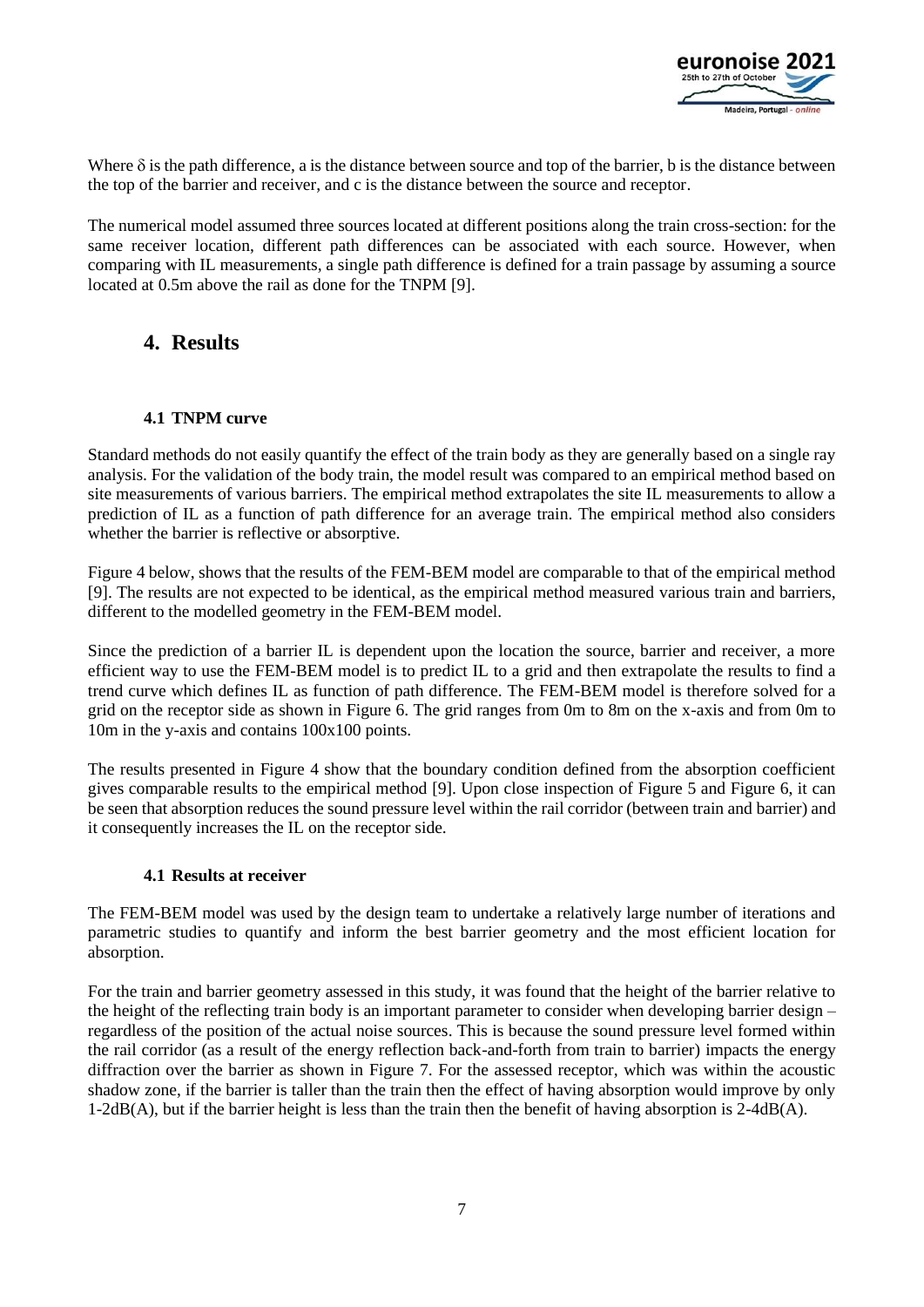



<span id="page-7-0"></span>Figure 4 Results of FEM-BEM model compared to empirical methods for a reflective and an absorptive barrier



<span id="page-7-2"></span>Figure 5 Sound pressure level prediction of the FEM-BEM model for a simple reflective barrier (left) and an absorptive barrier (right)



<span id="page-7-1"></span>Figure 6 IL prediction of the FEM-BEM model for a finite grid for a simple reflective barrier (left) and an absorptive barrier (right)



<span id="page-7-3"></span>Figure 7 Illustration of energy built up within rail corridor. Barrier shorter than train (left) and barrier about the same height as train (right). Illustration only for body aerodynamic and rolling noise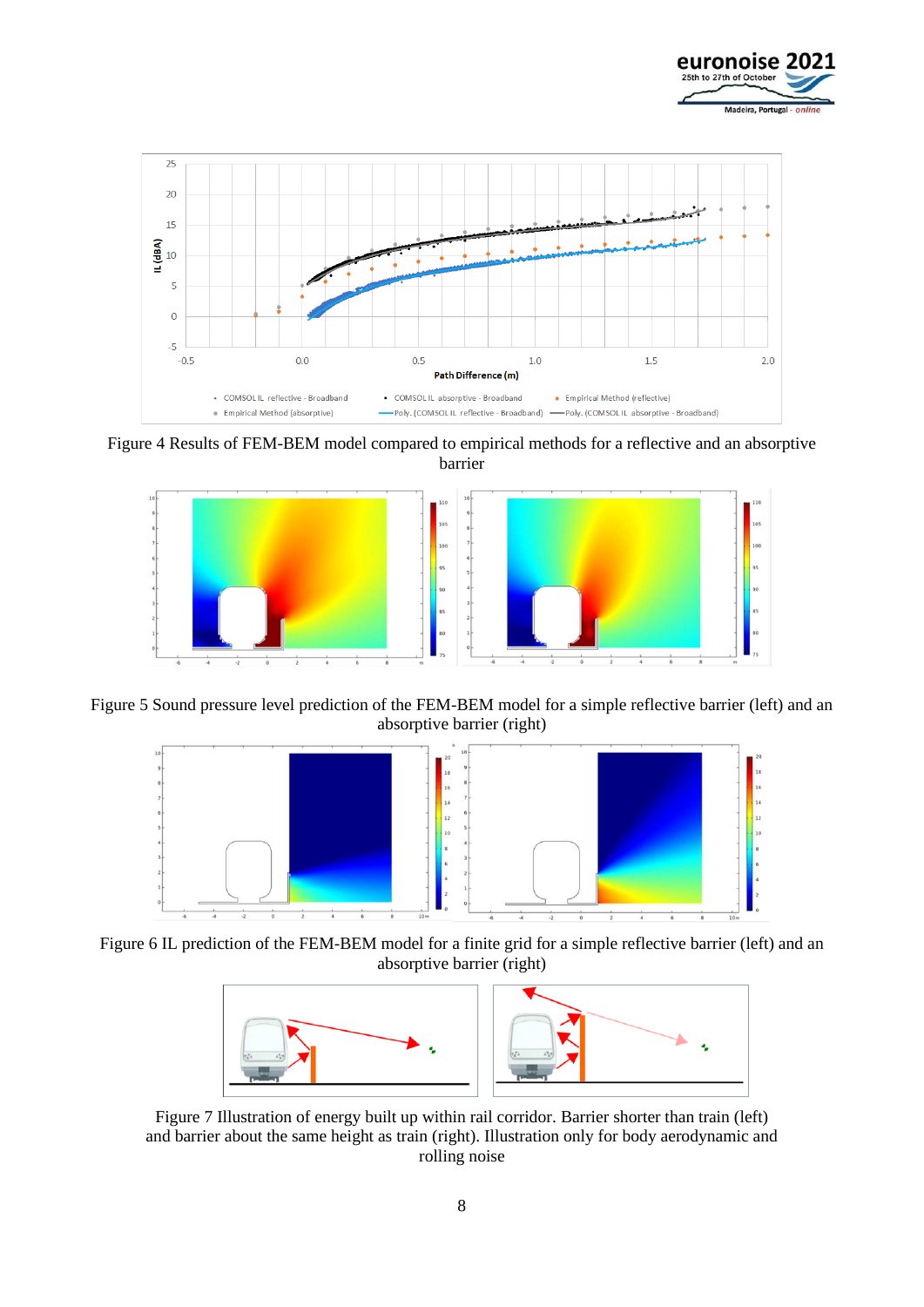

[Table 1](#page-8-0) shows the results of various BEM-FEM models calculated at the receptor which was most exposed to the railway. This exercise is done with one path difference only to allow a direct comparison between the barrier designs.

As shown in the table, absorption does not make a significant improvement when the barrier is higher than the train. This is because at the assessed receptor, the body of the train is not reflecting energy out to the receptor as it is screened already by the barrier (illustrated in [Figure 7](#page-7-3)).

<span id="page-8-0"></span>The results are different when the height of the barrier is less than the train height as illustrated in the left image of Figure 9 and presented in the table below. The added absorption could mitigate train noise by almost 3dB at the receptor. If the barrier is brought about 1m closer to the train, the effect of absorption is even more evident. It can also be concluded that the most effective location for the absorption is towards the bottom of the barrier as this is where the noisiest sources are.

| <b>FEM-BEM</b> model                             | Н.          |  |
|--------------------------------------------------|-------------|--|
|                                                  | improvement |  |
| Barrier higher than train                        |             |  |
| 0% Absorptive barrier                            |             |  |
| 50 % Top of absorptive barrier                   | $+0.2dB$    |  |
| 50% Bottom of absorptive barrier                 | $+1.3dB$    |  |
| 100% Absorptive barrier                          | $+1.4dB$    |  |
| Train higher than barrier                        |             |  |
| 0% Absorptive barrier                            |             |  |
| 50 % Top of absorptive barrier                   | $+1.1dB$    |  |
| 100% Absorptive barrier                          | $+2.7dB$    |  |
| Train higher than barrier $-$ 1m closer to train |             |  |
| 0% Absorptive barrier                            |             |  |
| 50% Bottom of absorptive barrier                 | $+0.7dB$    |  |
| 50 % Top of absorptive barrier                   | $+2.9dB$    |  |
| 100% Absorptive barrier                          | $+3.5dB$    |  |

Table 1 BEM-FEM full model results at receptor within shadow zone

### **5. Conclusion**

A FEM-BEM model has been built to optimise the detailed design of railway noise barriers. The FEM-BEM model allows quantification of parameters which are not easily defined with standard methods, including geometry of train, absorption location, energy build-up within rail corridor and diffraction over the barrier top.

The model has been tested and compared with the most widely used standard prediction methods. The results of IL prediction are in good agreement with standard methods, which increases confidence in the model. The FEM-BEM model also allows the results of IL prediction to be presented as function of path difference and this on its own allows the model to be tested in multiple ways.

The train noise sources are modelled as a combination of monopoles and dipoles and these are placed on the relevant train location and are individually calibrated using measurements and relevant literature.